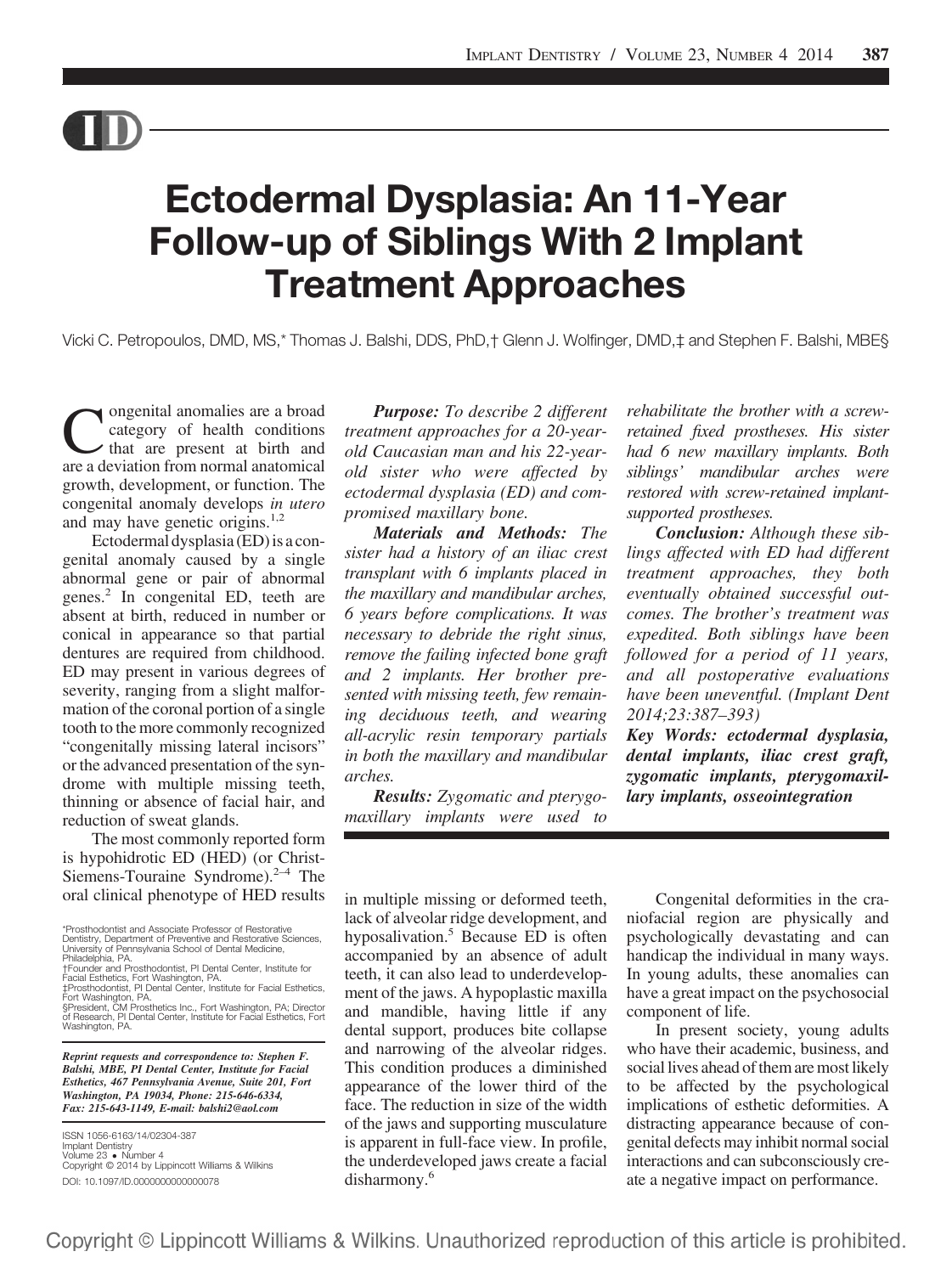Maxillofacial rehabilitation of young adults afflicted with severe ED can be successfully accomplished using modern treatment concepts. High on the list of therapeutic protocols is the use of osseointegrated dental implants to support nonremovable teeth.<sup>7</sup> Coupled with advanced prosthodontics and ceramic artistry to create natural looking replacement teeth, the overall treatment can yield an esthetically pleasing smile. In 1999, when the treatment of this report commenced, there was a paucity of literature on using dental implants in patients with ED. Ten years later, in 2009, Yap and Klineberg<sup>8</sup> reviewed the literature in patients with ED and found no randomized or case-controlled studies. They found from the literature that 12 case studies showed variable implant survival rates from 88.5% to 97.6% in patients with ED and 90% to 100% in patients with tooth agenesis.<sup>8</sup>

The implant success rate of the mandible was reported in 2005 by Sweeney et al<sup>9</sup> to be higher than the maxilla of a patient with ED. They reported the success rates of 80% in the maxilla and 91.3% in the mandible. In 2002, Guckes et  $al<sup>10</sup>$  reported that implant placement in the maxilla had a 2.8 times greater probability of failure than in the mandible.

This report describes the clinical treatment of a 20-year-old man and illustrates the biomechanical and esthetic advantages of modern implant prosthodontic rehabilitation. Paralleling his treatment was the revision treatment of his 22-year-old sister, who, like her brother, suffered with ED. Her original treatment began with surgical intervention by her previous treatment team, using an iliac crest bone transplant inlayed into the maxillary antrum. Subsequent degeneration of the graft required complex revision 7 years later. This 11-year follow-up review will evaluate both siblings and discuss the treatment protocol used for each patient, then evaluate the effect of this treatment over time.

# SIBLING CASE REPORT

#### Brother's Patient History

The patient was a 20-year-old man (Fig. 1, A–D) who at the age of 4 was



Fig. 1. Initial presentation of brother. A, Clinical presentation, (B) preoperative frontal view of all acrylic removable partial prostheses, (C) intraoral view of maximum intercuspation at decreased vertical dimension of occlusion, (D) panoramic radiograph.

diagnosed with HED. He was in excellent general health, with occasional sinus problems and seasonal allergies when presenting for treatment related to the reconstruction of his dentition. His dental history revealed that he had undergone multiple tooth extractions and was wearing an all-acrylic resin maxillary overdenture that overlaid his deteriorated posterior dentition. An acrylic resin removable partial denture replaced the mandibular anterior teeth (Fig. 1, B). These temporary prostheses were fabricated at his existing decreased vertical dimension of occlusion.

His chief complaint was that he did not want to wear removable appliances and wanted to improve his appearance.

#### Clinical Evaluation and Diagnosis

In 1999, the patient initially presented with the following teeth in the maxillary arch: #s A, B, C, 8, 9, H, I, J. In the mandibular arch, teeth #s K, L, M, R, S, and T were present.

His clinical examination revealed that he was in a skeletal Class I relationship. He showed severe decay and wear on occlusal surfaces of his posterior teeth, accompanied with loss of vertical dimension of occlusion (Fig. 1, C). Radiographic examination revealed horizontal and vertical bone loss, resorption of posterior roots, and significant underdevelopment of the alveolar bone, particularly in the posterior maxilla (Fig. 1, D).

His remaining dentition had a poor prognosis to serve as abutments for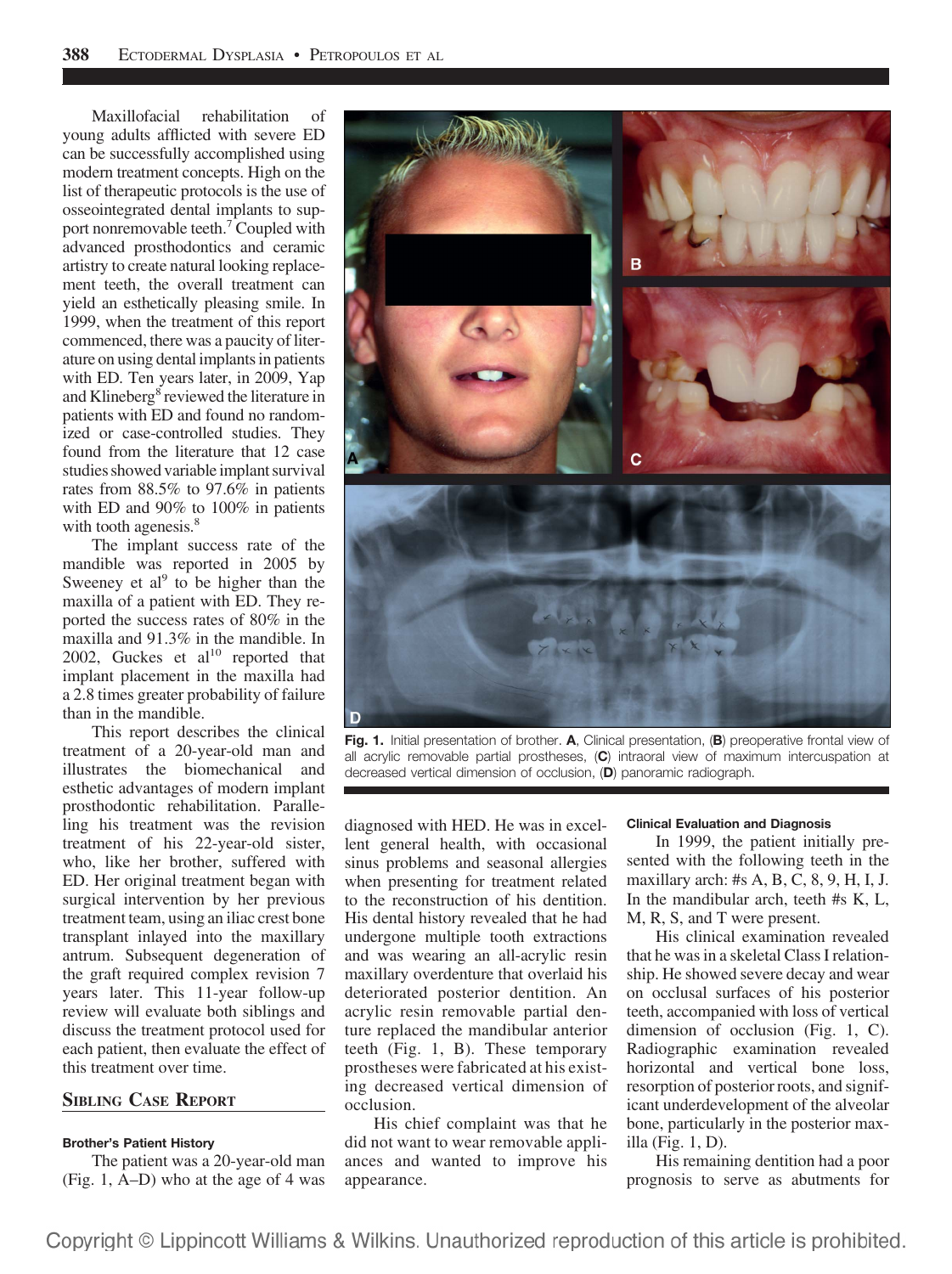| <b>Table 1.</b> Implant Placement of Brother                 |                                                                                                                                                                             |  |
|--------------------------------------------------------------|-----------------------------------------------------------------------------------------------------------------------------------------------------------------------------|--|
| Location of Implant Areas                                    | Implant Size and Type                                                                                                                                                       |  |
| 1, 16<br>3<br>14<br>6, 11<br>7, 10, 22, 24, 26, 28<br>19, 30 | 18 $\times$ 3.75 mm; Brånemark<br>40 mm; Zygomatic<br>35 mm; Zygomatic<br>$10 \times 3.75$ mm; Brånemark<br>$15 \times 3.75$ mm; Brånemark<br>10 $\times$ 4.0 mm; Brånemark |  |



Fig. 2. Postoperative presentation of brother. A, Retracted frontal view of completed maxillary and mandibular prostheses, (B) clinical presentation showing increased vertical dimension of occlusion and good facial support.

fixed restorations. Other options included complete maxillary and mandibular dentures, or implant-retained overdentures. A complete maxillary denture would have presented retention challenges for the patient because of his shallow palate. Not replacing the teeth with implants would have allowed continued ridge resorption in both arches. $11,12$ 

A comprehensive treatment plan was presented to him and his family to include placement of Brånemark System dental implants (Nobel Biocare, Yorba Linda, CA) in the maxillary

and mandibular arches immediately after removal of his remaining dentition. One zygomatic implant $13-17$  bilaterally was included in the treatment plan to be placed in the molar region of the maxilla where bone volume was diminished. Other treatment options were presented to the patient to include iliac bone grafting and long-term use of complete removable prostheses. The patient expressed his desires for fixed prostheses. Ultimately, the family accepted the treatment plan for maxillary and mandibular screw-retained prostheses.



Fig. 3. Eleven-year postoperative follow-up of brother. A, Panoramic radiograph, (B) anteroposterior cephalometric radiograph.

Diagnostic casts were made and articulated at his existing vertical dimension of occlusion. The second set of diagnostic casts were made and articulated at a newly reestablished vertical dimension of occlusion giving the patient 3 mm of freeway space. The reestablished vertical dimension was recorded with an interocclusal bite registration (Regisil; Dentsply, York, PA). Diagnostic casts were articulated at this improved and increased occlusal vertical dimension, which was later used to fabricate transitional dentures for the maxillary and mandibular arches.

# Clinical Treatment

General anesthesia with nasal intubation was administered in an outpatient setting. All maxillary and mandibular teeth were extracted. Crestal incisions were made along with flap elevation for both arches. The necessary anatomical landmarks in both arches were identified before making any preparations in the bone. Before the surgery, the determination on the position of the implants was made from panoramic radiographic analysis. Four  $3.75 \times 15$  mm standard Brånemark System implants were placed in the anterior mandible between the mental foramen. Distal to the extraction socket of the last primary molar, 2 additional  $4.0 \times 10$  mm Brånemark System implants were placed, 1 on each side. All the bones from the mandibular osteotomy sites were harvested for use in the maxilla. Cover screws were installed over the implants and tissue flaps were securely closed.

The maxilla was operated with bilateral antral lateral wall openings, which created directional visibility for placement of the zygoma implants. Eight implants in total were placed in the maxillary arch: 4 standard length Brånemark System implants in the anterior maxilla along with bilateral zygomatic and pterygomaxillary implants.<sup>18,19</sup> The autogenous bone harvested from the mandibular implant osteotomy sites was combined with a natural bovinederived bone substitute (Bio-Oss; Luitpold Pharmaceuticals Inc., Shirley, NY) and with autologous platelet rich plasma gel treated to release growth factors.<sup>20,21</sup> This graft material was placed in the antral floor of the maxilla and around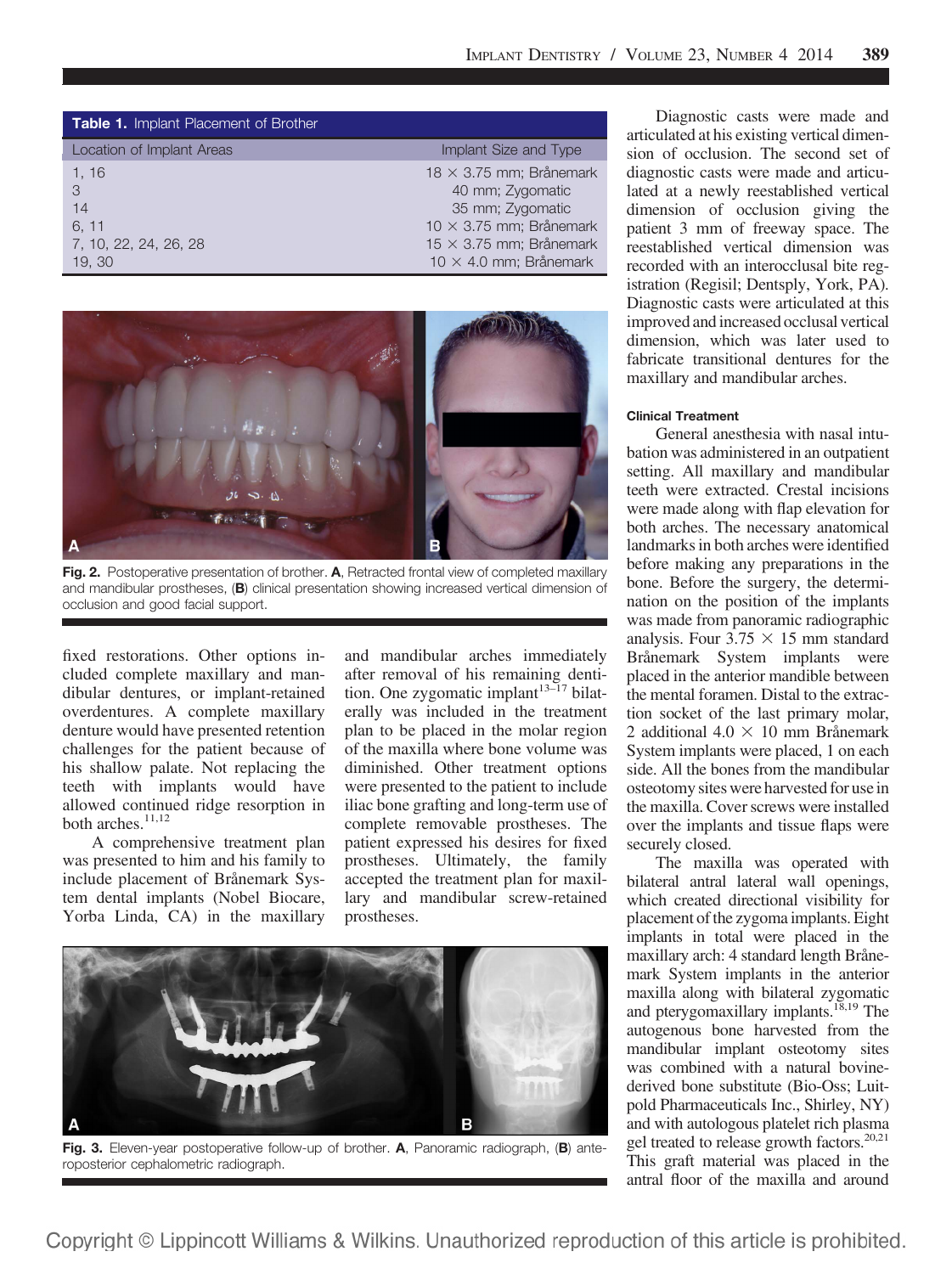

Fig. 4. Initial presentation of sister. A, Clinical presentation, (B) panoramic radiograph.

the zygoma implants to increase the bone-to-implant surface area. Similarly to the mandible, cover screws were installed over the 8 maxillary implants, and tissue flaps were securely closed. Table 1 shows the distribution of all 14 implants placed in both arches.

The patient returned 10 days postoperatively for suture removal. The maxillary and mandibular complete dentures were seated after a soft liner was placed. Second stage surgery<sup>22</sup> and final implant prosthodontic treatment commenced at 3 and 5 months, respectively for the mandible and maxilla. When the abutments were connected, the maxillary and mandibular conversion prostheses $2^{3,24}$  were delivered. A screw-retained implant-supported fixed prosthesis was fabricated using acrylic on a gold framework for the mandibular arch (Fig. 2, A and B). In the maxilla, 1 pterygomaxillary implant was not connected because of sensitivity, despite the fact that it was clinically immobile. The definitive porcelain-fused-to-gold maxillary prosthesis was designed to fill the labial and buccal spaces, which had been void because of underdevelopment of the maxilla (Fig. 2, A and B).

| <b>Table 2.</b> Initial Presentation of Sister                       |                                                                                                                                                    |
|----------------------------------------------------------------------|----------------------------------------------------------------------------------------------------------------------------------------------------|
| Location of<br>Areas                                                 | Implant Size and<br><b>Type</b>                                                                                                                    |
| 4, 5, 6, 8, 9,<br>12, 13<br>21, 23, 24*.<br>26, 27<br>20.29<br>3. 14 | $20 \times 3.75$ mm;<br><b>Brånemark</b><br>$15 \times 3.75$ mm:<br><b>Brånemark</b><br>$8.5 \times 3.75$ mm;<br><b>Brånemark</b><br>Natural teeth |
|                                                                      |                                                                                                                                                    |

\*This implant was not connected to tissue-integrated acrylicfused-to-gold prosthesis.

Follow-up care consisted of routine oral hygiene visits and periodic radiographic reevaluation. There have been no complications or negative physiologic changes in this patient for the past decade. Normal occlusal wear necessitated a "retread" 9 years after initial delivery of the final mandibular prosthesis. A retread is the process in which worn acrylic resin denture teeth are stripped from a metal framework and are replaced with new acrylic resin denture teeth at the original vertical dimension. His esthetic features related to the lower third of the face have remained stable. Hard and soft tissue response to the functional implants also remains stable. The patient is wearing a maxillary acrylic occlusal guard at night. The patient has been followed on a yearly basis for maintenance visits (Fig. 3, A and B) for the past 11 years.

# SISTER'<sup>S</sup> TREATMENT

The sister's revision process began a month before her brother initiated treatment. According to the patient's mother, she underwent an iliac crest bone graft to augment the posterior maxilla 7 years before. After a prolonged healing period, implants were placed in both the maxilla and mandible, and fixed prostheses were constructed. The following 7 years found the patient in continuous treatment with

| Table 3. Implants After Retreatment of<br>Maxillary Arch of Sister |                                          |
|--------------------------------------------------------------------|------------------------------------------|
| Location of<br><b>Implant Areas</b>                                | Implant Size and<br><b>Type</b>          |
| 14, 16                                                             | $20 \times 3.75$ mm:<br><b>Brånemark</b> |
| 4, 5, 10, 11                                                       | $4 \times 15$ mm; Ebon                   |

several otolaryngology specialists for infected sinuses and failing bone grafts. The patient had been on and off antibiotics for several years.

The patient's initial visit was to diagnose and treat her pain and swelling in the right side of the maxilla (Fig. 4, A and B). Table 2 shows the implants and teeth at the patient's initial presentation. Under local anesthesia, a full flap was elevated on the maxillary right side. Two dehiscences were identified in the lateral wall of the sinus. The window was enlarged to facilitate debridement of the infected sinus tissues. Evaluation of the implants in the area of #4 and #5 found both implants without osseointegration. These implants were removed. The third implant in the area of #6 was visualized through the sinus window. The coronal third of this implant was well osseointegrated; however, the remaining portion was surrounded by infected failing graft material and granulation tissue. Partial resection of this implant was performed by using a high-speed diamond bur. The majority of the exposed implant was removed, leaving the stable coronal portion and a small area of the apex in healed bone.25 The entire surgical site was irrigated with a mixture of Tetracycline (Bristol-Myers Squibb, Plainsboro, NJ) and Amoxicillin (GlaxoSmithKline, Philadelphia, PA) in sterile saline. One vial of Bio-Oss Bone (Luitpold Pharmaceuticals Inc.) was grafted into the area and stabilized with a resorbable membrane that was held with 9 titanium tacks (Biomet Microfixation LLC, Jacksonville, FL). Primary closure was then obtained where the implants were lost.

The prosthetic cylinders on the patient's existing implant-supported prosthesis were filled with acrylic in the areas of #4 and# 5. The lingual and occlusal surfaces were relieved on the right side so that excess pressure would not be exerted on the cantilevered portion of the restoration or the remaining portion of the implant in area #6. Postoperative instructions were given to the patient, and she was instructed to chew on the left side.

One month later, the patient presented with a similar complication in the maxillary left side. Again, sinus debridement was accomplished in conjunction with the removal of

Copyright © Lippincott Williams & Wilkins. Unauthorized reproduction of this article is prohibited.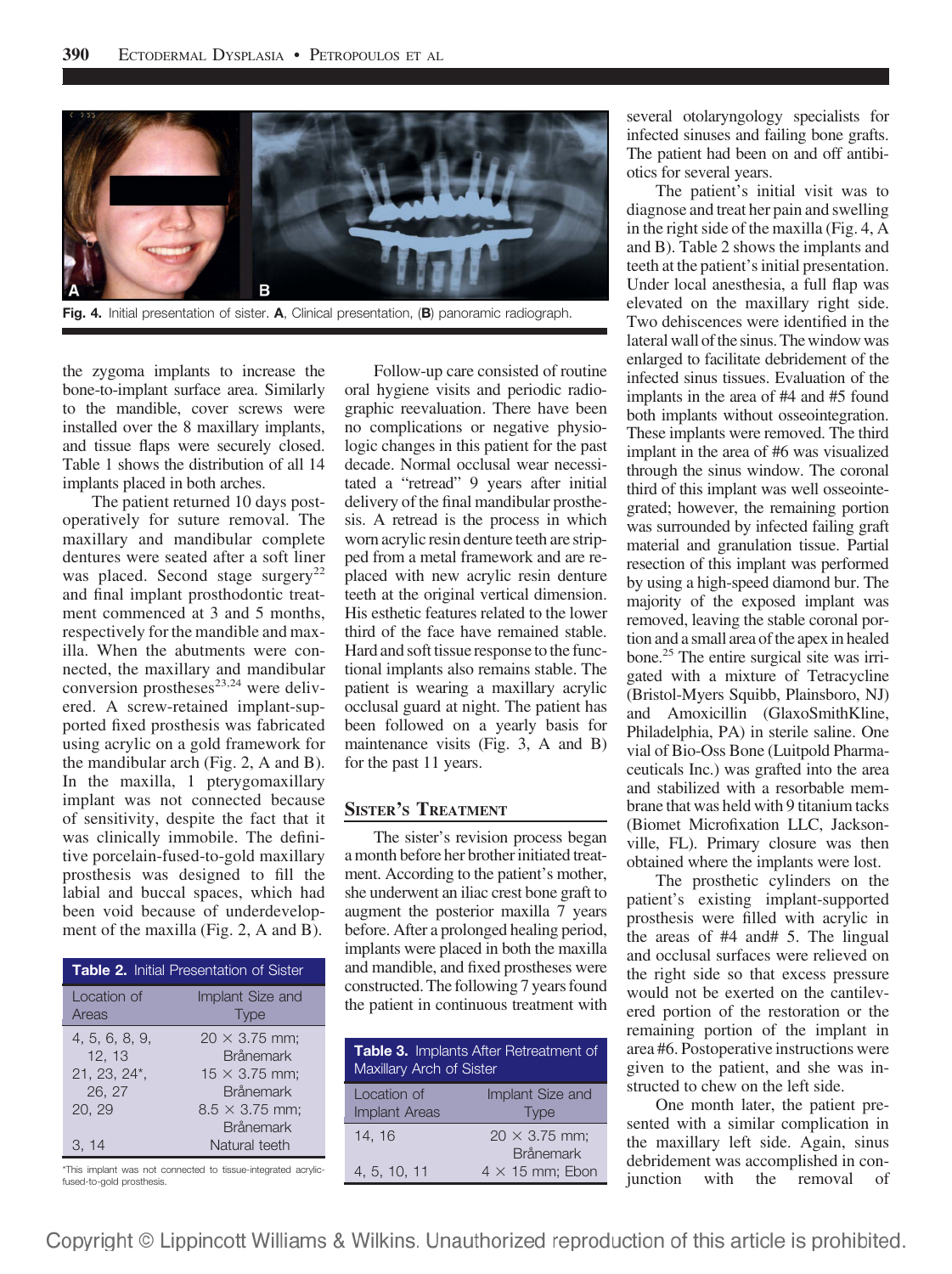

Fig. 5. Panoramic view of 6 new implants placed areas #4, 5, 10, 11, 14, 16 and partial resection of implant #6.

nonintegrated implants in the posterior area. After a 5-month healing period, the patient began the next phase of implant reconstruction.

Under general anesthesia, 6 additional implants were placed into the well-healed bone: 2 in the right posterior and 4 in the left posterior (Table 3).

Tooth #14 was also removed to permit implant placement in the pterygomaxillary area. Cover screws were installed on the new implants, and the original prosthesis was fastened to the remaining 5 original implants (Fig. 5).

Five months from the time of implant placement, second stage surgery was performed under general anesthesia and the abutments were connected on the new implants. One pterygomaxillary implant in the area of #16 was not osseointegrated and removed. The primary tooth in the area of #3 was also removed at that time. A master impression for the maxillary and mandibular arches was made, and an all-acrylic conversion prosthesis $23,24$ supported by 10 osseointegrated implants was delivered to the maxillary



Fig. 6. Presentation of sister after revision treatment completed. A, Clinical presentation, (B) occlusal view of maxillary implant-supported fixed prosthesis, (C) frontal view of esthetic smile and newly fabricated definitive prostheses, (D) panoramic radiograph.



Fig. 7. Panoramic radiograph 11 years after revision treatment.

arch. An all-acrylic conversion prosthesis supported by the 6 previously placed implants in the mandibular arch was also fabricated. Two weeks later, the patient returned for suture removal and delivery of the definitive porcelain-fused-to-gold maxillary screw-retained prosthesis and the acrylic-fused-to-gold mandibular screw-retained prosthesis (Fig. 6, A–D). The implant in the area of #24 was not connected to the final prosthesis because of the close proximity of the other implants. The cantilever length of the final prosthesis was shortened to prevent mechanical overload and fatigue failure of the gold framework.

The patient has been followed uneventfully during routine oral hygiene visits for the past decade. Radiographically, bone levels remain consistent (Fig. 7). Clinically, the mucosal tissues have a healthy response to the titanium abutments and the prostheses are functional and stable. The apex of the implant in the area of #6 was ultimately removed at a subsequent surgical procedure.

# **DISCUSSION**

Brånemark System implants were used successfully in treating siblings suffering from ED. Two different treatment approaches were described. The sister's revision treatment involved the resolution of an infected iliac crest graft and also loss of 3 implants, #4, #5, and #16. The graft was removed, and the area was allowed to heal and subsequently 6 new implants were placed. The brother's treatment was abbreviated because it bypassed the involvement of bone grafting. The combination of zygomatic and pterygomaxillary implants as well as implants in the anterior maxilla allowed for predictable treatment and the connection of a screwretained prosthesis.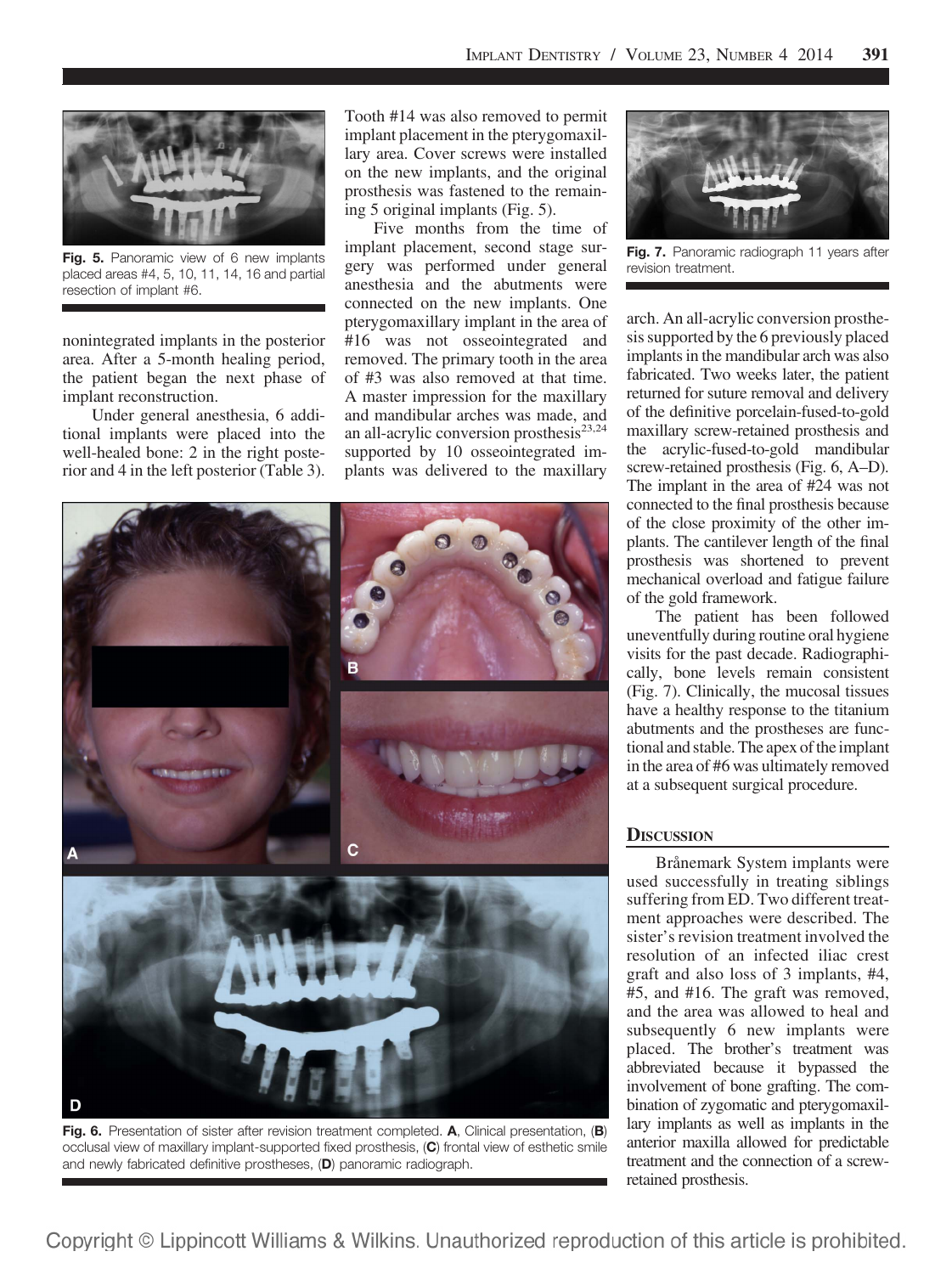In general, clinicians have begun to explore the possibilities of shortening treatment periods by earlier delivery of implant-supported restorations or by placement of implants in extraction sockets at the time of extraction.<sup>26–28</sup>

As recent as 2011, D'Ambrosio et al<sup>29</sup> described a clinical case of ED treated with an immediate implantloading protocol and until that time, there had been no clinical reports on implant-loading protocol in a patient with ED. Not only does immediate loading expedite treatment, it also minimizes hard and soft tissue loss and ensures a better esthetic outcome. $30,31$ It also increases the psychological benefit, which can be important in patients afflicted with ED. At the time of implant placement for the siblings in this report, immediate loading in the maxilla was not a widely accepted and evidencebased concept. If the treatment in this report were performed today, both patients would have all the implants immediately loaded with an all-acrylic resin conversion prosthesis, the day of implant placement thereby expediting the overall rehabilitation. The use of immediately loaded pterygomaxillary implants eliminates the need for bone grafting, and recent research $32$  has shown that these types of implants have a cumulative survival rate of 96.45%. Using zygomatic and pterygomaxillary implants to support a fixed prostheses is an effective and viable treatment option for patients with ED and eliminates the long-standing struggle with ill-fitting, uncomfortable, or unsightly removable prostheses. Given the findings from the current literature, an immediate loading protocol could be a predictable therapy for patients with ED.

Both the sister and brother had struggled odontologically from a combination of oligodontia and anodontia and also severely compromised bone volume. The removal of the brother's teeth without immediate reconstruction would most likely leave the patient with an edentulous state that would continue to deteriorate because of ongoing alveolar atrophy.<sup>11,12</sup>

# **CONCLUSION**

The treatment described in this report provided the siblings with an excellent long-term prognosis and had a positive emotional impact on their lives. This treatment protocol is an improved standard of care for patients suffering from ED. In current treatment of patients with ED, an expedited treatment approach with immediate function can be employed.

# **DISCLOSURE**

T. J. Balshi and S. F. Balshi declare that they have an ongoing relationship for lectures including service on speakers' bureaus with Nobel BioCare. The remaining authors claim to have no financial interest, either directly or indirectly, in the products or information listed in the article.

### ACKNOWLEDGMENTS

The authors would like to thank the staff at the PI Dental Center for the kind and gentle treatment of these patients, Dan Delaney and the anesthesiologists at Anesthicare Inc. for administration of general anesthesia, and Robert Winkelman and the technicians at Fort Washington Dental Laboratory for the fabrication of the final prostheses.

#### **REFERENCES**

1. Rapp RS, Hodgkin WE. Anhidrotic ectodermal dysplasia: Autosomal dominant inheritance with palate and lip anomalies. J Med Genet. 1968;5:269–272.

2. Freire-Maia N. Ectodermal dysplasias. Hum Hered. 1971;21:309–312.

3. Rad AS, Siadat H, Monzavi A, et al. Full mouth rehabilitation of a hypohidrotic ectodermal dysplasia patient with dental implants: A clinical report. J Prosthodont. 2007;16:209–213.

4. Worsaae N, Jensen BN, Holm B, et al. Treatment of severe hypodontiaoligodontia-An interdisciplinary concept. Int J Oral Maxillofac Surg. 2007;3:473–480.

5. Sasaki Y, Kaida C, Saitoh I, et al. Craniofacial growth and functional change in oligodontia with ectodermal dysplasia: A case report. J Oral Rehabil. 2007;34:228–235.

6. Jones KL. Smith's Recognizable Patterns of Human Malformation. 5th ed. Philadelphia, PA: WB Saunders; 1997.

7. Hickey AJ, Vergo TJ Jr. Prosthetic treatments for patients with ectodermal dysplasia. J Prosthet Dent. 2001;86:364–368.

8. Yap AK, Klineberg I. Dental implants in patients with ectodermal dysplasia and tooth agenesis: A critical review of the literature. Int J Prosthodont. 2009;22: 268–276.

9. Sweeney IP, Ferguson JW, Heggie AA, et al. Treatment outcomes for adolescent ectodermal dysplasia patients treated with dental implants. Int J Paediatr Dent. 2005;15:241–248.

10. Guckes AD, Scurria MS, King TS. Prospective clinical trial of dental implants in persons with ectodermal dysplasia. J Prosthet Dent. 2002;88:21–25.

11. Jahangiri L, Devlin H, Ting K, et al. Current perspectives in residual ridge remodeling and its clinical implications: A review. J Prosthet Dent. 1998;80:224–237.

12. Tallgren A. The continuing reduction of the residual alveolar ridges in complete denture wearers. A mixed longitudinal study covering 25 years. J Prosthet Dent. 1972;27:120–131.

13. Balshi SF, Wolfinger GJ, Balshi TJ. A retrospective analysis of 110 zygomatic implants in a single-stage immediate loading protocol. Int J Oral Maxillofac Implants. 2009;24:335–341.

14. Bedrossian E, Stumpel L III, Beckely ML, et al. The zygomatic implant: Preliminary data on treatment of severely resorbed maxillae. A clinical report. Int J Oral Maxillofac Implants. 2002;17:861–865.

15. Malevez C, Abarca M, Durdu F, et al. Clinical outcome of 103 consecutive zygomatic implants: A 6-48 months followup study. Clin Oral Implants Res. 2004;15: 18–22.

16. Aparicio C, Ouazzani W, Hatano N. The use of zygomatic implants for prosthetic rehabilitation of the severely resorbed maxilla. Periodontol 2000. 2008; 47:162–171.

17. Parel SM, Brånemark PI, Ohrnell LO, et al. Remote implant anchorage for the rehabilitation of maxillary defects. J Prosthet Dent. 2001;86:377–381.

18. Tulasne JF. Implant treatment of missing posterior dentition. In: Albrektsson T, Zarb GA, eds. The Brånemark Osseointegrated Implant. Chicago, IL: Quintessence; 1989:103–116.

19. Balshi TJ, Wolfinger GJ, Balshi SF II. Analysis of 356 pterygomaxillary implants in edentulous arches for fixed prosthesis anchorage. Int J Oral Maxillofac Implants. 1999;14:398–406.

20. Anitua EA. Enhancement of osseointegration by generating a dynamic implant surface. J Oral Implantol. 2006; 32:72–76.

21. Marx RE. Platelet-rich plasma: A source of multiple autologous growth factors for bone grafts. In: Lynch SE, Genco RJ, Marx RE, eds. Tissue Engineering: Applications in Maxillofacial Surgery and Periodontics. Chicago, IL: Quintessence; 1999:71–82.